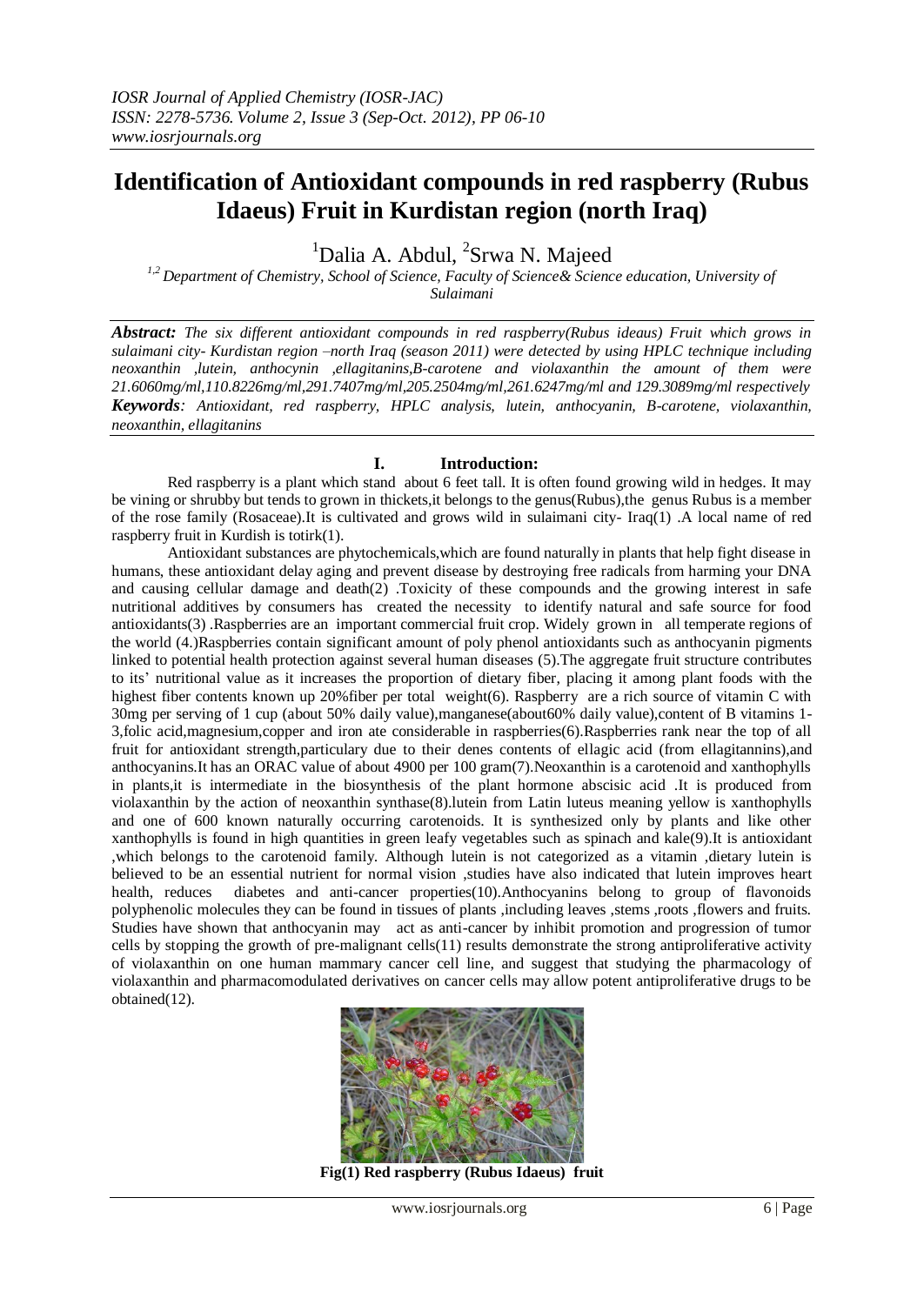## **II. Material and methods**

Red raspberry fruit was harvested by hand in its optimum state for two consecutive seasons in 2011 in Sulaimani city -Iraq. After a morphological and chemical characterization, the sample was prepared for determination of antioxidant compounds,elemental analysis and protein determination.

## **1-Extraction Procedure of antioxidant compounds**(13)

Active ingredient were extracted according to the procedure reported by Lakshimin anayana etal (13)which were modified according to our fast FLC fast liquid chromatographic separation which briefly described as follow ;the sample powder 5 mg were extracted with ice –cold acetone until the sample become colorless (final volume 100 ml) ,the crude extract (50 ml)were taken in separating funnel ,100 ml of the petroleum ether added after mixing well , the upper layer were separated ,the extract were repeated three times. Total volume (200ml)the extract was dried over anhydrous sodium sulphate 20 mg and filtered through whatmann no.1 Filter paper. The filtrate were evaporated to dryness in rotary evaporator (Buchi Switzerland) at 30 C0 and re-dissolved in known volume of hexane and aliquot of 20µ/ml were used for HPLC analysis.

## **2- Determination of element concentration**

10gm of sample was weighted in to a porcelain crucible , placed in a muffle furnace temperature was increased to  $600<sup>0</sup>C$  and held at the temperature for 6h., the sample was removed from the furnace and weighted, the determine percentage of ash for sample was (0. 2)% . The residual ash was dissolved in 1:1 nitric acid filtered and the volume was completed to (100ml) distilled water, the solution was injected to OES-ICP Perkin Elmer 2100 for determine

## **3- Determination of protein by Micro Kjeldhal** (14)

## **Preparation of solution**

**A**- 10 N NaoH:- (40g)of NaoH was dissolved in 100 ml distilled water

**B**-Boric acid solution : Dry boric acid (2g)was dissolved in(100ml) of distilled water in a volumetric flask (100ml)and mixed well

**C**-Mixed indicator :- Methyl red indicator(0.016g)and bromocresol green indicator (0.099)g were dissolved in absolute ethanol(100ml) and mixed well

**D**-(2ml)of solution in step **C** was added to the solution in step **B**, the volume completed with distilled water and the PH of the solution was adjusted to (5) exactly

#### **Procedure**

According to the Schuffelen and co-workers (14) the raspberry fruit ( rubs idea) (0.5g) was digested by digestion system with concentrated Sulfuric acid (10ml) and hydrogen peroxide 10 ml , until a clear solution was obtained , then the volume was completed with distilled water to 100ml , 10ml of digested was transferred to a micro Kjeldahi system ,solution number **A** 10ml was added and the liberated ammonia was combined to a conical flask that contain 25ml solution number **D**. The colour was changed to green .The latter solution was titrated with Sulfuric acid 0.0462 N

**The total nitrogen and protein percentage were calculated according to equation (1) and (2)** 

%N=( ml acid of sample – ml acid of blank )  $x0.05x 100x100x14$  /wt of sample  $x10x1000$  ----1 %protein=% Nx protein Coefficient -------------------2

## **III. Result and discussion**

The HPLC analysis of antioxidant compounds in red raspberry fruit are present in table(1)fig(2), from the result six different antioxidant compounds are indicated includes violxanthin ,lutein , anthocynins , ellagitanins and B-carotene . red raspberry fruit contain high amount of anthocyanins 291.7407%,β-carotein 261.6247%,ellagitanins 205.2504%,violanthin 129.3089%,lutein 110.8226% and neoxanthin 21.6060%.

Elemental analysis have been done by inductive couple plasma(ICP) techniques (OES-ICP Perkin Elmer 2100) for red raspberry fruit table(2) which a high amount of K,P,Ca and Mg elements have been detected.

The percentage of protein by Micro Kjeldhal method in this fruit is 1.2 per 100 gram and glucose, sucrose and fructose was determined

## **IV. Conclusion**

The red raspberry fruit in sulaimani city –Kurdistan region- Iraq is a rich source antioxidant compounds like violxanthin ,lutein , anthocynins , ellagitanins and B-carotene . The content of anthocyanin is very high in the raspberry fruit , all these components are powerful anti-oxidants and are beneficial in preventing cardiovascular diseases like Angina ,arteriosclerosis and present of anthocyanin,ellagitanins can reduce LDL oxidation .Also Research on anthocyanins also shows that they reduce the coagulation of blood platelets, inhibiting formation of blood clots involved in stroke, pulmonary embolism, peripheral vascular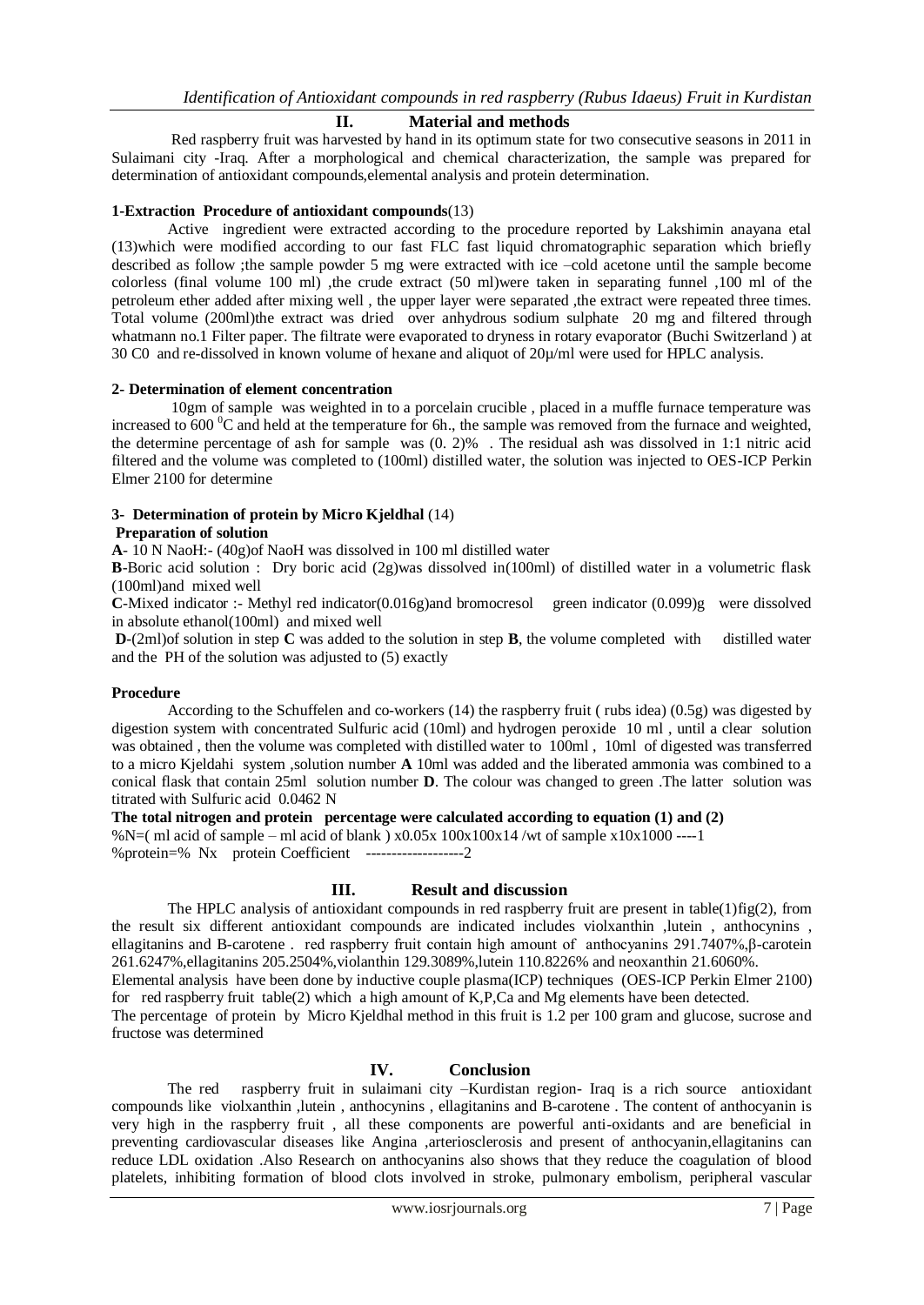disease and heart attack, promote higher levels of " good" cholesterol (HDL), and inhibit oxidation of " bad" cholesterol (LDL).

Raspberry fruit is loaded with trace elements such as potassium, zinc, iron, copper, manganese, etc. These trace elements are important constituents of various enzymes.

## **Acknowledgement**

We are very much indebted to the department of chemistry, faculty of science and science education, University of Sulaimani for providing the facilities encouragement and financial support during the investigation .Also thanks due to the University of Baghdad for obtaining HPLC technique for identification of antioxidant compounds in red raspberry

| n <sub>0</sub> | subjects            | Rt/minute | area/standard | df | area/sample | $conce.\mu g/ml$ | of<br>conce.<br>sample |
|----------------|---------------------|-----------|---------------|----|-------------|------------------|------------------------|
|                | <b>Neoxanthin</b>   | 1.15      | 12014         |    | 3461        | 25               | 21.6060                |
|                | <b>Violaxanthin</b> | 2.24      | 15909         |    | 27429       | 25               | 129.3089               |
| 3              | Lutien              | 3.47      | 14777         |    | 21835       | 25               | 110.8226               |
| 4              | <b>B</b> -carotene  | 4.47      | 11996         |    | 41846       | 25               | 261.6247               |
| 5              | anthocyanins        | 5.31      | 12486         |    | 48569       | 25               | 291.7407               |
| 6              | ellagitanins        | 6.46      | 15756         |    | 43119       | 25               | 205.2504               |

| mineral                 | units | Value per 100gm |  |
|-------------------------|-------|-----------------|--|
| Ca                      | mg    | 20              |  |
| Fe                      | mg    | 0.5             |  |
| Mg                      | mg    | 21              |  |
| ${\bf P}$               | mg    | 24              |  |
| $\overline{\mathbf{K}}$ | mg    | 140             |  |
| <b>Na</b>               | mg    |                 |  |
| Zn                      | mg    | 0.40            |  |
| Cu                      | mg    | 0.01            |  |
| Mn                      | mg    | 0.52            |  |
| <b>Se</b>               | mg    | 0.20            |  |

| Table(2) elemental analysis of red raspberry fruit |                      |  |  |  |
|----------------------------------------------------|----------------------|--|--|--|
| Protein                                            | $1.2$ per $100$ gram |  |  |  |
| <b>Sucrose</b>                                     | $0.2$ per $100$ gram |  |  |  |
| <b>Glucose</b>                                     | $1.5$ per $100$ gram |  |  |  |
| <b>Fructose</b>                                    | $2.5$ per 100 gram   |  |  |  |
| Lactose                                            | 0 per $100$ gram     |  |  |  |
| <b>Maltose</b>                                     | $0$ per $100$ gram   |  |  |  |
| <b>Galactose</b>                                   | $0$ per $100$ gram   |  |  |  |

**Table(3) protein and sugars content In red raspberry fruit Fig(2) Chemical structure of antioxidant compounds in red raspberry fruit**

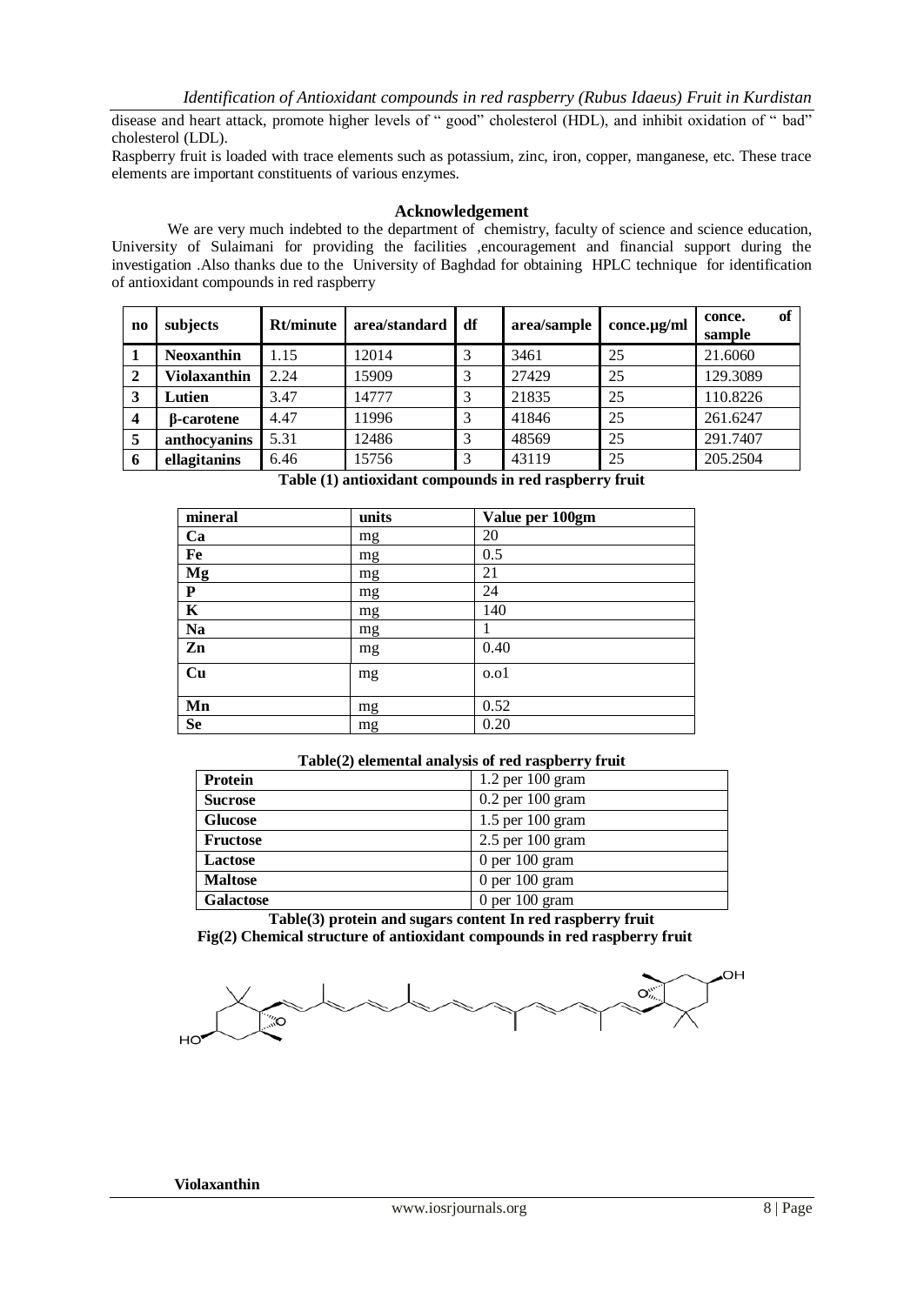

**Fig(3):HPLC chromatograms of a mixture of authentic standards of antioxidant compounds**